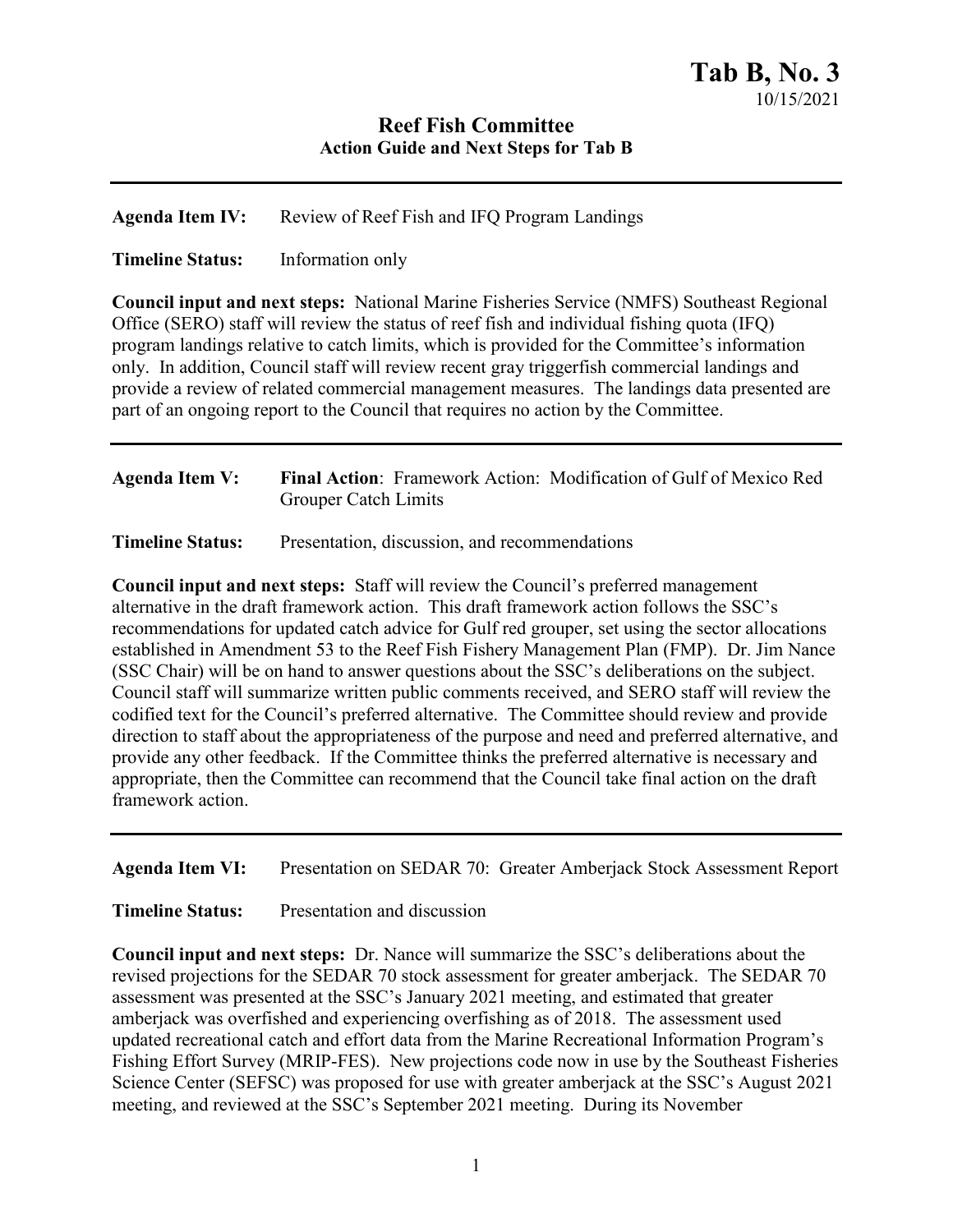2021 meeting, the SSC is expected to decide on any changes to stock status, various allocation scenarios and corresponding overfishing limit and acceptable biological catch yield stream projections for greater amberjack. The Committee should consider the information presented and ask questions as appropriate.

**Agenda Item VII:** Presentation on SEDAR 72: Gag Grouper Stock Assessment Report

**Timeline Status:** Presentation and discussion

**Council input and next steps:** Dr. Nance will summarize the SSC's deliberations about the SEDAR 72 stock assessment for gag grouper. The SEDAR 72 assessment was presented at the SSC's September 2021 meeting, and estimated that gag grouper was overfished and experiencing overfishing as of 2019. The assessment used updated recreational catch and effort data from the Marine Recreational Information Program's Fishing Effort Survey (MRIP-FES), and an ecosystem-informed model for incorporating episodic mortality from red tide. New projection code now in use by the Southeast Fisheries Science Center (SEFSC) was proposed for use with gag grouper and reviewed at the SSC's September 2021 meeting. During its November 2021 meeting, the SSC is expected to decide on any changes to stock status and corresponding overfishing and acceptable biological catch yield stream projections for gag grouper. The Committee should consider the information presented and ask questions as appropriate. The Committee should also consider if it wants to request alternative allocation scenarios and provide direction to staff so that a memo can be sent to the SEFSC with the request for the January 2022 SSC meeting.

## **Agenda Item VIII:** Discussion: Draft Snapper Grouper Amendment 44 and Reef Fish Amendment 55: Modifications to Southeastern U.S. Yellowtail Snapper Jurisdictional Allocations, Catch Limits, and South Atlantic Sector Annual Catch Limits

**Timeline Status:** Presentation, discussion, and recommendations

**Council input and next steps:** Council staff will present a summary of proposed management actions under consideration for Snapper Grouper Amendment 44 / Reef Fish Amendment 55, which will be a joint amendment to both fishery management plans for the Councils' management of southeastern U.S. yellowtail snapper. The yellowtail snapper stock was found to be healthy during the Councils' SSC review of the SEDAR 64 stock assessment, which used data through 2017 and incorporated recreational catch and effort data from MRIP-FES. The Committee should consider the management alternatives proposed and make recommendations as appropriate.

**Agenda Item IX:** Individual Fishing Quota (IFQ) Programs

**Timeline Status:** Presentation, discussion, and recommendations